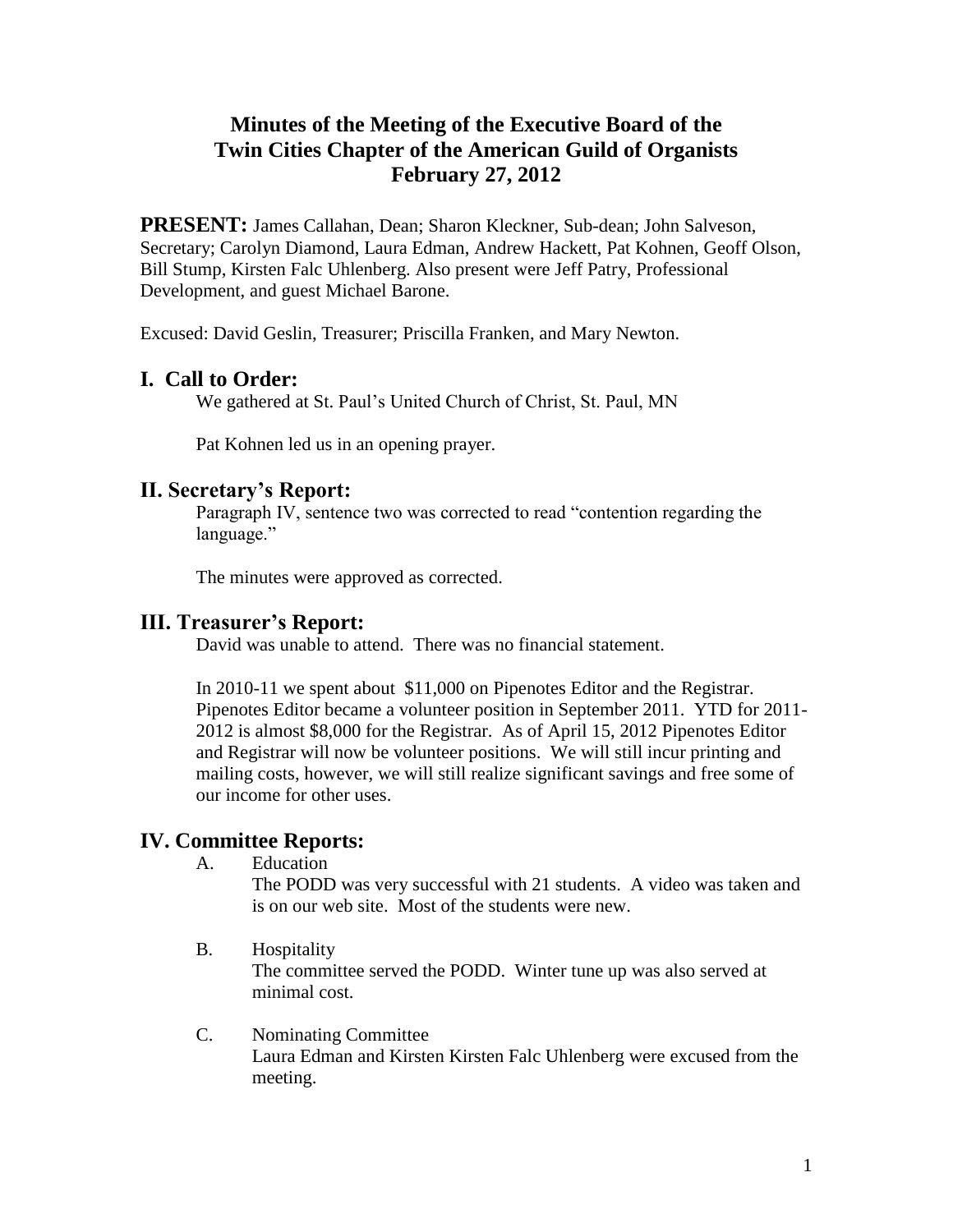The committee membership changed, with James Callahan appointing Roger Burg to replace Laura Edman.

The Nominating committee made many contacts and worked to appoint two people for each open position. David Geslin (treasurer) and Sharon Kleckner (sub-dean), both agreed to serve another term, and were nominated unopposed. There was considerable difficulty finding any candidate for the Dean position, only one person agreed to submit their name as a candidate. The nominating committee sent the following list to be nominated for the 2012 election:

| For Dean:                          | Laura Edman            |
|------------------------------------|------------------------|
| For Sub-Dean:                      | <b>Sharon Kleckner</b> |
| For Secretary:                     | Zach Busch             |
|                                    | Kirsten Uhlenberg      |
| For Treasurer:                     | David Geslin           |
| For the Class of 2015: Phil Asgian |                        |
|                                    | <b>Mary Dineson</b>    |
|                                    | David Jenkins          |
|                                    | Cynthia Mortenson      |
|                                    | Stephen Self           |
|                                    | Carsten Slostad        |
|                                    |                        |

Bill Stump moved to approve the slate of candidates. Carolyn Diamond seconded the motion. The motion carried.

D, Program Committee:

The next meeting is March 5. They will be working on the calendar for our next season. The winter tune up was quite successful, as was the music sale.

#### **V. Other Business**

We are looking for someone to sell advertizing for *Pipenotes*, and other TCAGO media.

Membership Discussion:

At some point we may want to think through what we give away. We may want to charge non-members for some events. The discussion also generated some ideas including:

Gatherings of members by area Sub list by area Is there a way to get more information on the renewal form? We should try to send out the renewal form earlier